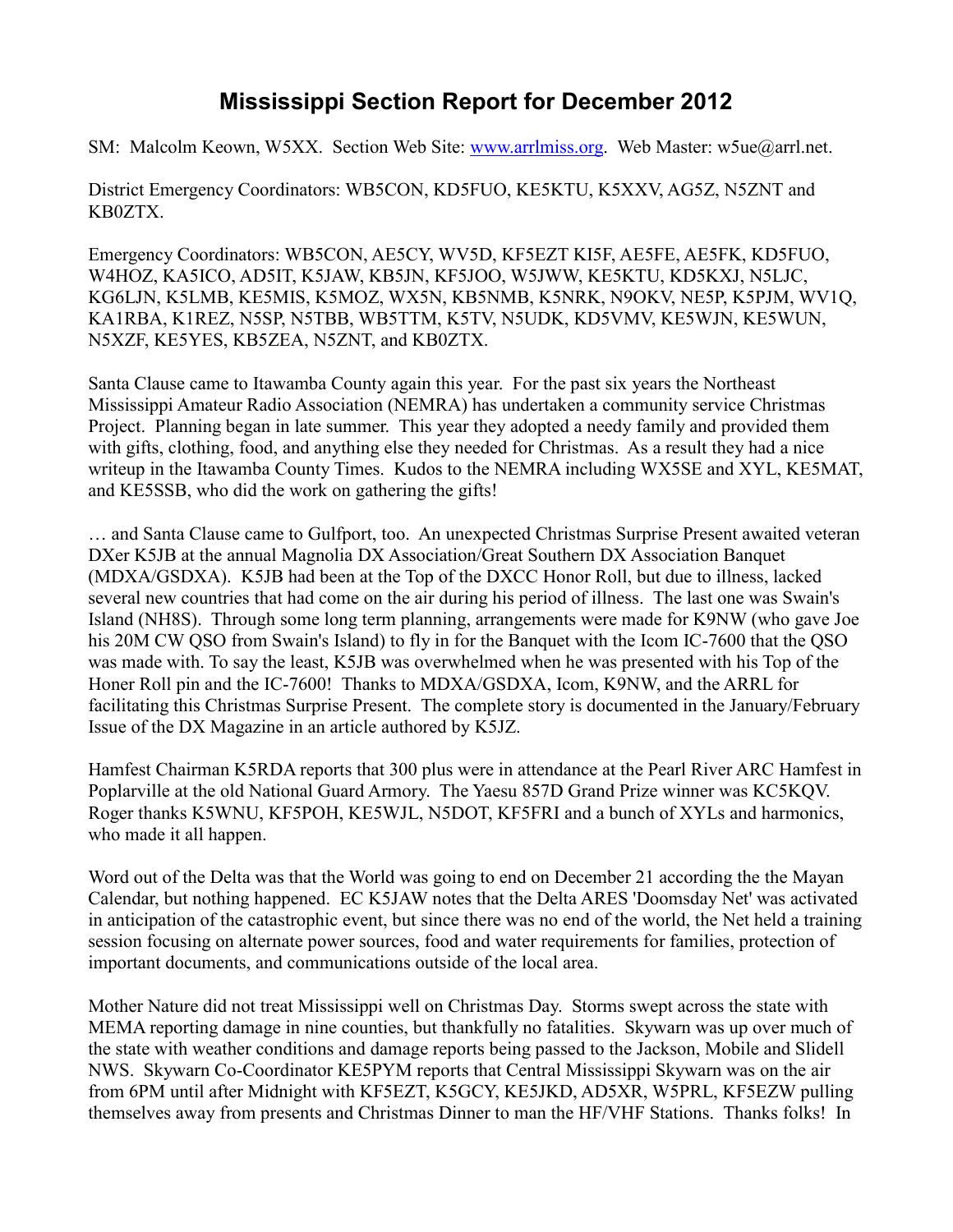addition, DEC AG5Z reports that the Hattiesburg ARC Net was also activated as well as the Pearl River ARES Net (EC KE5WJN reporting) and the Jasper County ARES and South Central Skywarn Net (EC WV1Q reporting).

And in a detailed report from Stone County EC N5UDK, the ARES/SkyWarn group was activated on December 20 and 25. No damage was reported on December 20. However, on Dec. 25th. the National Weather Service Office (NWS) in Mobile asked the Stone County ARES/SkyWarn Group to activate for an unusual 'Moderate Risk' severe weather event. By noon on Christmas day, the Storms Prediction Center in Norman, Oklahoma issued a Tornado Watch for the area that included the highest of alerts of a 'PDS' Particularly Dangerous Situation. EC N5UDK doesn't recall there ever being issued a 'PDS' watch in the past for the area so this REALLY got ARES/Skywarn attention. The Stone County ARES/Skywarn routine activation includes manning the ARES station K5STO at the Stone County 911/EOC Center in Wiggins and to monitoring the 147.165 repeater in McHenry for local Skywarn traffic. ARES/Skywarn also monitors the 145.210 repeater in Poplarville as an early warning for any severe weather coming in from the West.

At about 3:10 PM, the NWS office in Slidell, LA issued a Tornado Warning for Pearl River County. While monitoring the 145.210 repeater in Poplarville, N5UDK begin hearing reports of structural damage in the McNeil community in central Pearl River County and knew the tornado was headed for Stone County. The NWS Mobile issued a Tornado Warning for Stone County. At this point, the Stone County ARES/Skywarn net was open to emergency traffic only. At about 3:45 PM, the Stone County 911 dispatch started receiving multiple call of structural damage caused by a Tornado in the northwestern part of the county. This information was relayed on the ARES/Skywarn Net and for anyone to report any damage. By 4:10 PM, the Tornado had exited Stone County into Forrest County. At the request of Net Control, KF5AGC, N5YAB, and K5CBS went mobile to help with damage reports. While KF5AGC and N5YAB issued a 'No Damage' report for the Bond community, K5CBS reported trees and power lines down along with some structural damage in the northwestern part of the county. K5CBS is also a volunteer fireman and assisted in initial search and rescue of tornado victims.

The official Tornado damage report for Stone County was seven homes destroyed, five homes with major damage, and seven homes with minor damage. No deaths or injuries were reported. The Tornado was rated at a strong EF-2. The tornado segment in Stone County was part of a 61 mile long track from central Pearl River County to western Greene County.

Sixty plus Hams enjoyed an On-the-Air New Years Eve Party on 3862 beginning at 11 PM on December 31. NCS W5MLO passed out Cajun Humor and W5XX summarized the year's Mississippi Section activities which turned out to be much more information than could be fit into an hour's net session. These topics covered major events, EMCOMM activities, public service, awards, statistics on new hams and upgrades in Mississippi, and silent keys. A complete copy of the W5XX Summary is available from [w5xx@vicksburg.com](mailto:w5xx@vicksburg.com).

The next upcoming event on the Mississippi Ham Calendar is the Capital City Hamfest on January 25- 26 at the Trade Mart in Jackson. Our guest from ARRL Headquarters will be Mike Corey, KI1U, who is the ARRL Emergency Preparedness Manager and formerly W5MPC from Oxford. Mike was just graduating from Ole Miss when he got the job at Headquarters. An additional Trade Mart Bay will be open again this year to ensure that enough Flea Market tables are available. The festivities will start at 5 PM on Friday Night when the Flea Market opens. Also on Friday Night the 599 DX Association will conduct the 'DX College.' VE Exams will start at 8 AM on Saturday followed by the ARRL Forum at 10 and an EMCOMM Presentation by KI1U at 11. In the afternoon there will be MARS, Flex SDR,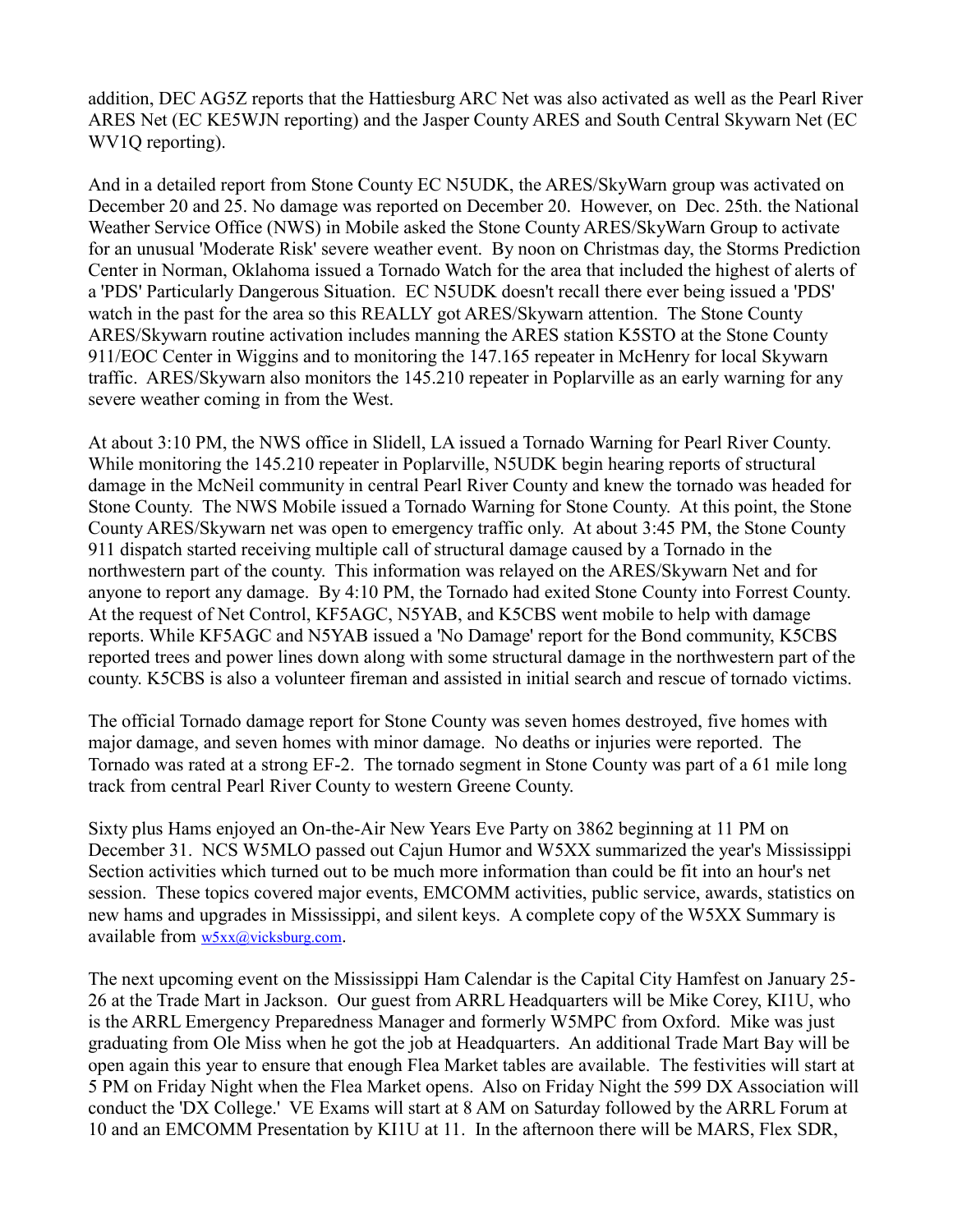Winlink, and Club Leadership forums. QSL Card checking for DXCC/VUCC/WAS will be available. The Hamfest will conclude with the main prize drawings. Wi-Fi will be available in the Trade Mart. For more information see [hamfest@msham.org.](mailto:hamfest@msham.org) See you there!

Welcome to the following new Hams in Mississippi in December: KF5SYJ, Yolanda – Picayune; KF5SZU, John – Diamondhead; KF5TAV, Dorothy – Horn Lake; KF5TAW, Michael – Lamar; KF5TCW, Donald – Pascagoula; KF5TEK, Vincent – Brandon; KF5TEL, Donald – Jackson; KF5TEM, David – Clinton; KF5TEN, Eric – Clinton; KF5TEO, Delois – Jackson; KF5TEP, Wallace – Jackson; KF5TEQ, Michael – Jackson; and KF5TWE, Randall – Picayune.

Also welcome to the following new ARRL Members in December: AE5H – New Albany; KD5ALE – Hernando; KE7BUD – Picayune; K5DBM – Carriere; KF5ELL – Ocean Springs; K5JCL – Liberty; K5LCH – Pontotoc; N5MCI – Jackson; KD5NYV – Terry; KX5M – Waveland; KC5MNM – Lumberton; KF5PLO – Pelahatchie; KF5RGR – Tupelo; KF5SEE – Ridgeland; KF5SQF – Bay Saint Louis; KF5TEK – Brandon; and N9TXS – Fulton. The Mississippi ARRL Membership is now 1,136. Up five from last month, and another new record. Thanks for your membership recruitment efforts!

And last but not least welcome to KE5OVX and KF5RYK as new Assistant ECs in Jones County.

Congratulations to the following on their upgrades: KF5JTK – Diamondhead; KF5MPN – Biloxi; KF5MYP – Hernando; KF5PJU – Perkinston; KF5POF – Picayune; N9RQX – Perkinston; and KF5TAU – Hattiesburg.

Also congratulations to EC K5JAW, who completed the ARRL Level 1 EMCOMM Course, to K2FF, who had an article on CW Sweepstakes published in the current DX Magazine, and to N5VEI on the great write ups in the Clarion Ledger and the Madison County Herald on the Science, Technology, Engineering, and Mathematics (STEM) classes he teaches at Olde Town Middle School in Ridgeland.

And lastly congratulations to the new officers of the Jackson County ARA: K5KDO – President; AF5AQ – VP; N9RQX – Secretary; and AE5JG – Treasurer, and the Lowndes County ARC: KF5EVR – President; KE5LUP, VP; KF5KEQ, Secretary; and AD5DO, Treasurer.

Club Newsletters/Reports: Hattiesburg ARC (AC5E), Lowndes County ARC (AD5DO), Mississippi Coast ARA (KB9ZR), and the Northeast Mississippi ARA (KE5SSB).

DEC/EC Reports: WB5CON (NE MS/Alcorn), KF5EZT (Rankin), AE5FE (Lauderdale/Clarke), K5JAW (Delta), WX5N (Prentiss and Tishomingo), WV1Q (Jasper), N5UDK (Stone), KE5WJN (Pearl River), and AG5Z (SE MS).

Regret to report the passing of KE5K of Vicksburg. Ed had just reached the top of the DXCC Honor after contacting 7O6T during the Yemen operation last Spring. He was a past President of the Vicksburg ARC. Also regret to report the passing of W5DYC of Magee. C.D. was the Emergency Coordinator for Simpson and Smith Counties and a decorated Vietnam Veteran.

HF Net Reports - sessions/QNI/QTC (Net Manager)

Magnolia Section Net 31/1130/8 (K5DSG) MS Baptist Hams Net 4/17/0 (WF5F)